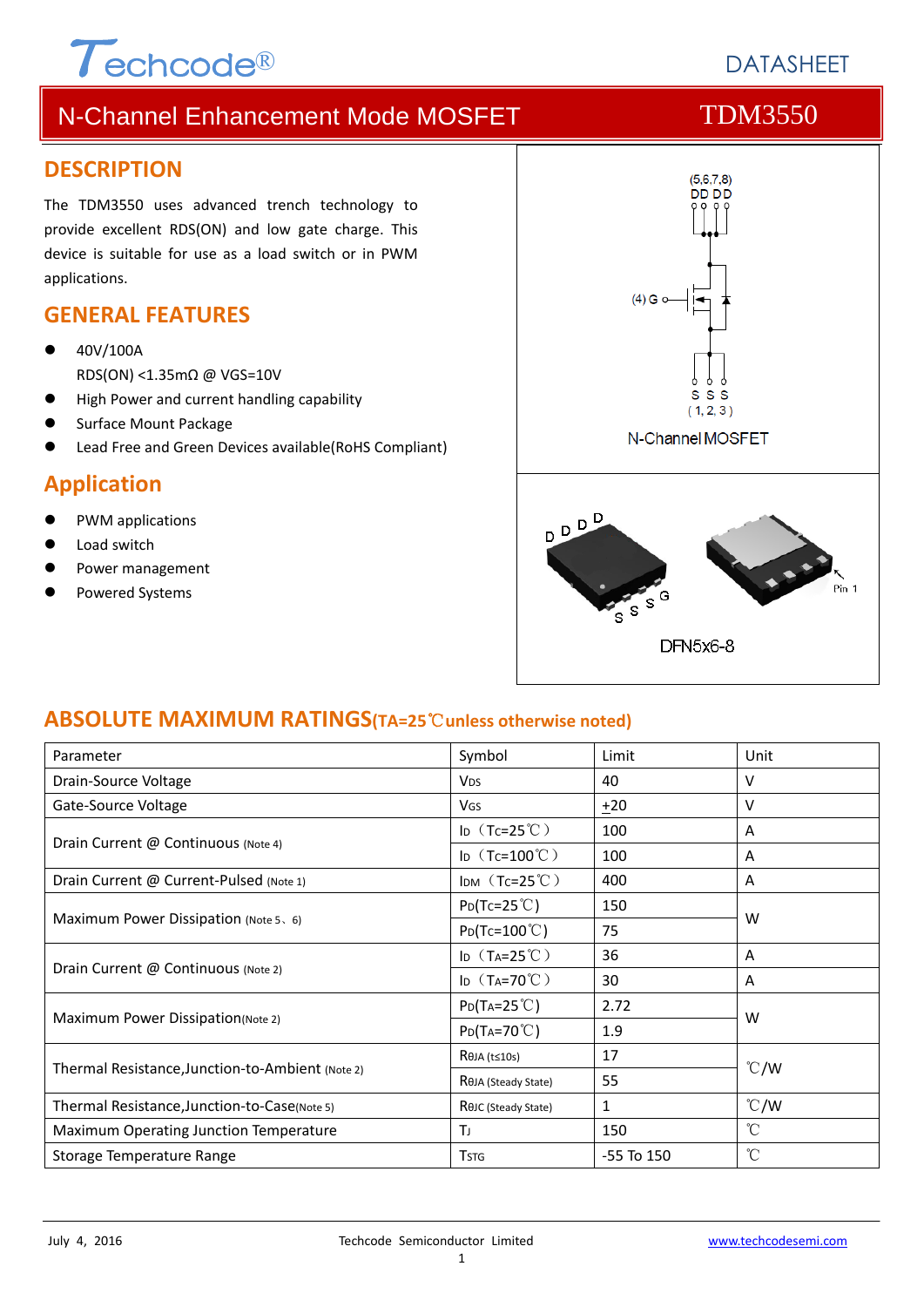

# N-Channel Enhancement Mode MOSFET TOM3550

#### **ELECTRICAL CHARACTERISTICS (TA=25**℃**unless otherwise noted)**

| Parameter                                 | Symbol                  | Condition                                                     |             | Min                      | Typ            | Max                      | Unit      |  |
|-------------------------------------------|-------------------------|---------------------------------------------------------------|-------------|--------------------------|----------------|--------------------------|-----------|--|
| OFF CHARACTERISTICS                       |                         |                                                               |             |                          |                |                          |           |  |
| Drain-Source Breakdown Voltage            | <b>BV<sub>DSS</sub></b> | VGS=0V ID=250µA                                               |             | 40                       | $\blacksquare$ | $\bar{\phantom{a}}$      | $\vee$    |  |
| Zero Gate Voltage Drain Current           | Inss                    | VDS=32V,VGS=0V                                                |             | $\mathbf{r}$             | $\Box$         | $\mathbf{1}$             | $\mu$ A   |  |
| Gate-Body Leakage Current                 | lgss                    | VGS=±20V,VDS=0V                                               |             | $\sim$                   | $\blacksquare$ | ±100                     | nA        |  |
| <b>ON CHARACTERISTICS</b>                 |                         |                                                               |             |                          |                |                          |           |  |
| <b>Gate Threshold Voltage</b>             | VGS(th)                 | VDS=VGS, ID=250µA                                             |             | $\overline{2}$           | $\overline{3}$ | $\overline{4}$           | $\vee$    |  |
| Drain-Source On-State Resistance          | $R_{DS(ON)}$            | VGS=10V, ID=25A                                               |             | $\overline{\phantom{a}}$ | 1.1            | 1.35                     |           |  |
|                                           |                         |                                                               | TJ=125 $°C$ | $\overline{a}$           | 1.95           |                          | $m\Omega$ |  |
| <b>DYNAMIC CHARACTERISTICS (Note3)</b>    |                         |                                                               |             |                          |                |                          |           |  |
| Gate Resistance                           | R <sub>G</sub>          | VGS=0V, VDS=0V, F=1MHz                                        |             | 0.6                      | $\mathbf{1}$   | $\overline{2}$           | Ω         |  |
| Input Capacitance                         | Ciss                    | VDS=20V, VGS=0V, F=1.0MHz                                     |             | $\blacksquare$           | 5020           | $\frac{1}{2}$            | PF        |  |
| <b>Output Capacitance</b>                 | Coss                    |                                                               |             | $\overline{a}$           | 1770           | $\blacksquare$           | PF        |  |
| Reverse Transfer Capacitance              | Crss                    |                                                               |             | L.                       | 150            | $\blacksquare$           | PF        |  |
| <b>SWITCHING CHARACTERISTICS (Note 3)</b> |                         |                                                               |             |                          |                |                          |           |  |
| Turn-on Delay Time                        | $td($ on)               | VDS=20V, RL=20 $\Omega$ , VGEN=10V, RG=6 $\Omega$<br>$ID=1A$  |             | $\Box$                   | 30             | $\overline{a}$           | nS        |  |
| Turn-on Rise Time                         | tr                      |                                                               |             | $\blacksquare$           | 11.2           | $\overline{\phantom{a}}$ | nS        |  |
| Turn-Off Delay Time                       | $td($ off $)$           |                                                               |             | $\sim$                   | 66             | $\overline{a}$           | nS        |  |
| Turn-Off Fall Time                        | tf                      |                                                               |             | $\sim$                   | 108            | $\blacksquare$           | nS        |  |
| <b>Total Gate Charge</b>                  | Q <sub>g</sub>          | V <sub>DS</sub> =20V,I <sub>D</sub> =20A,V <sub>GS</sub> =10V |             | L,                       | 64             | $\overline{\phantom{a}}$ | nC        |  |
| Gate-Source Charge                        | Qgs                     |                                                               |             | $\blacksquare$           | 22             | $\overline{a}$           | nC        |  |
| Gate-Drain Charge                         | Qgd                     |                                                               |             |                          | 6              | $\overline{a}$           | nC        |  |
| Body Diode Reverse Recovery Time          | Trr                     | IF=20A, dl/dt=100A/µs                                         |             | $\sim$                   | 60             | $\overline{a}$           | nS        |  |
| Body Diode Reverse Recovery Charge        | Qrr                     |                                                               |             | $\sim$                   | 70             | $\Box$                   | nC        |  |
| DRAIN-SOURCE DIODE CHARACTERISTICS        |                         |                                                               |             |                          |                |                          |           |  |
| Diode Forward Voltage (Note 2)            | <b>V<sub>SD</sub></b>   | VGS=0V, Is=20A                                                |             | L.                       | 0.77           | 1.1                      | $\vee$    |  |

NOTES:

1. Pulse width limited by max. junction temperature.

- 2. RθJA steady state=999s. RθJA is measured with the device mounted on 1in2, Fr‐4 board with 2oz.Copper
- 3. Guaranteed by design, not subject to production testing
- 4. Maximum continue current is limited by package and equal to 100A.
- 5.  $R_{AJC}$  steady state t<0.1s. It is more useful by using large thermal heat sink and minimizes variation of case temperature w/o cumulative effect of heat. (JESD51‐1)
- 6. Power dissipation (T<sub>c</sub>) is based on R<sub>θlc</sub> and the maximum junction temperature is equal to 175°C.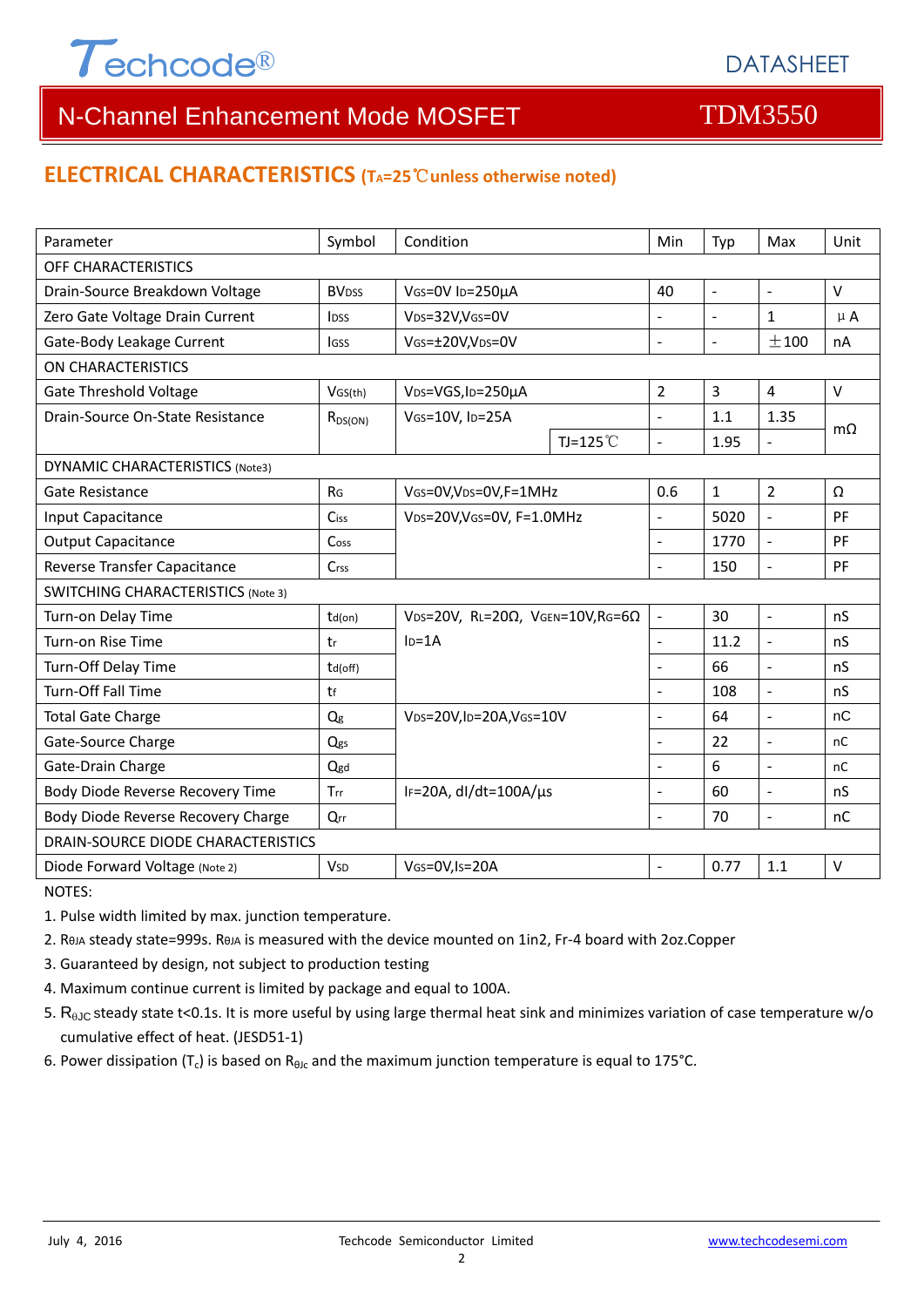

# N-Channel Enhancement Mode MOSFET TDM3550

**Drain Current** 

### **Typical Operating Characteristics**



#### **Power Dissipation**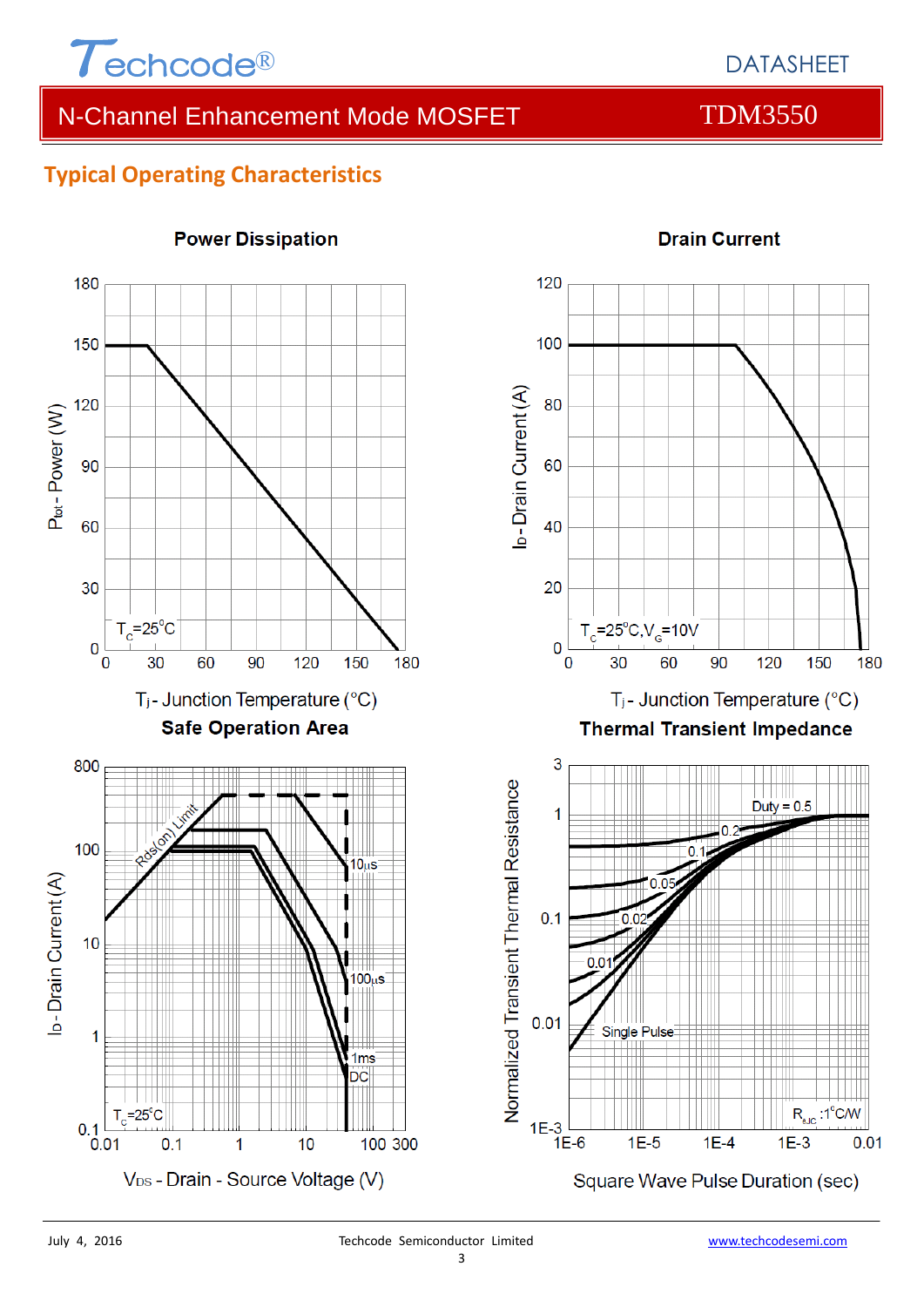

## DATASHEET

# N-Channel Enhancement Mode MOSFET TOM3550

# **Typical Operating Characteristics(Cont.)**



#### **Safe Operation Area**

# **Thermal Transient Impedance**



### Square Wave Pulse Duration (sec)

#### **Drain-Source On Resistance**



20

 $\mathbf 0$ 

 $0.0$ 

 $0.5$ 

 $1.0$ 

 $1.5$ 

V<sub>DS</sub>-Drain - Source Voltage (V)

 $3.0$ 

 $4V$ 

 $2.5$ 

 $2.0$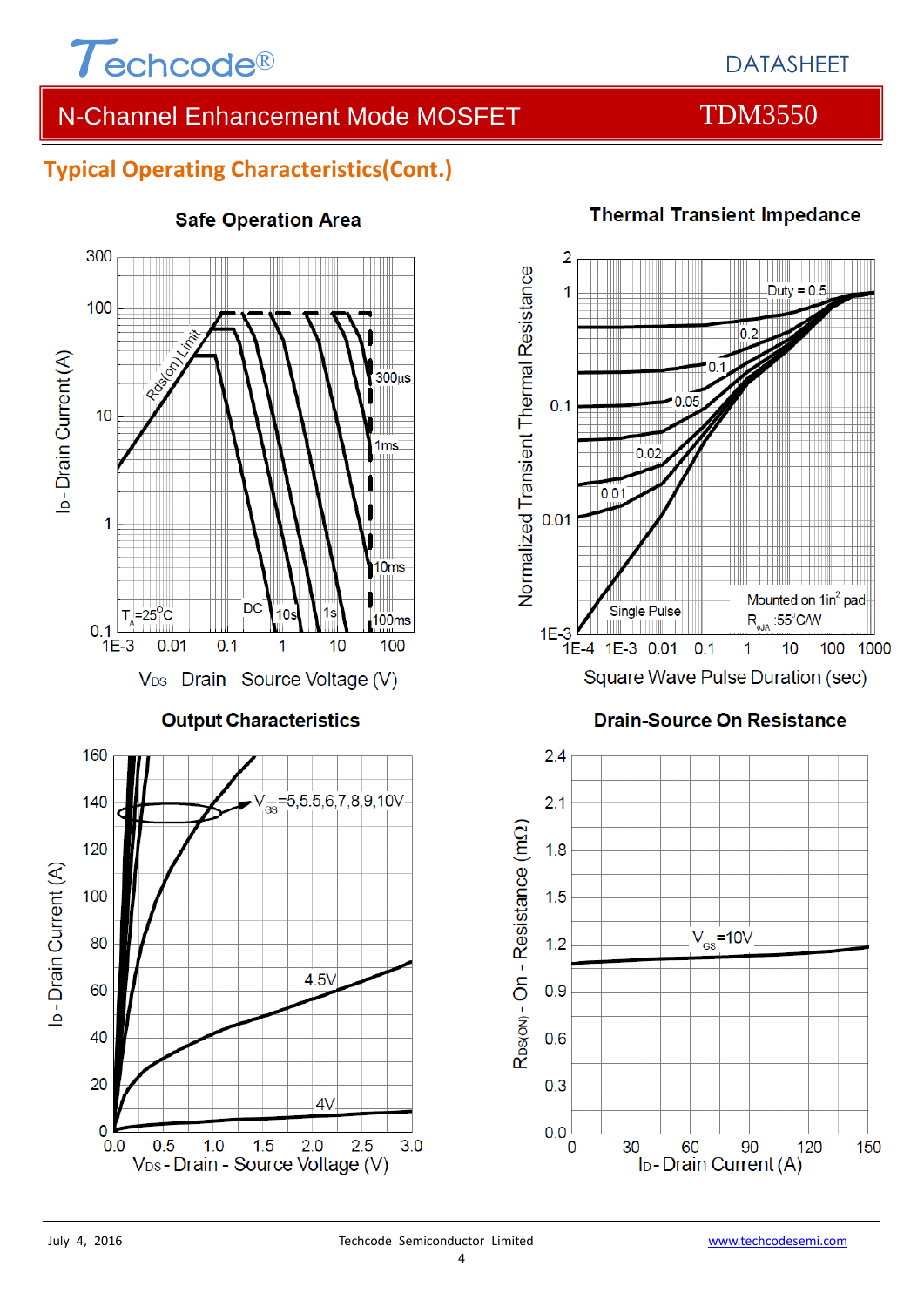

 $I_{DS}$  = 250µA

75 100 125 150 175

# N-Channel Enhancement Mode MOSFET TDM3550

### **Typical Operating Characteristics (Cont.)**



#### **Gate-Source On Resistance**

#### **Gate Threshold Voltage**

 $1.0$ 

 $1.2$ 

 $1.4$ 

 $T = 25^{\circ}$ C

 $0.8$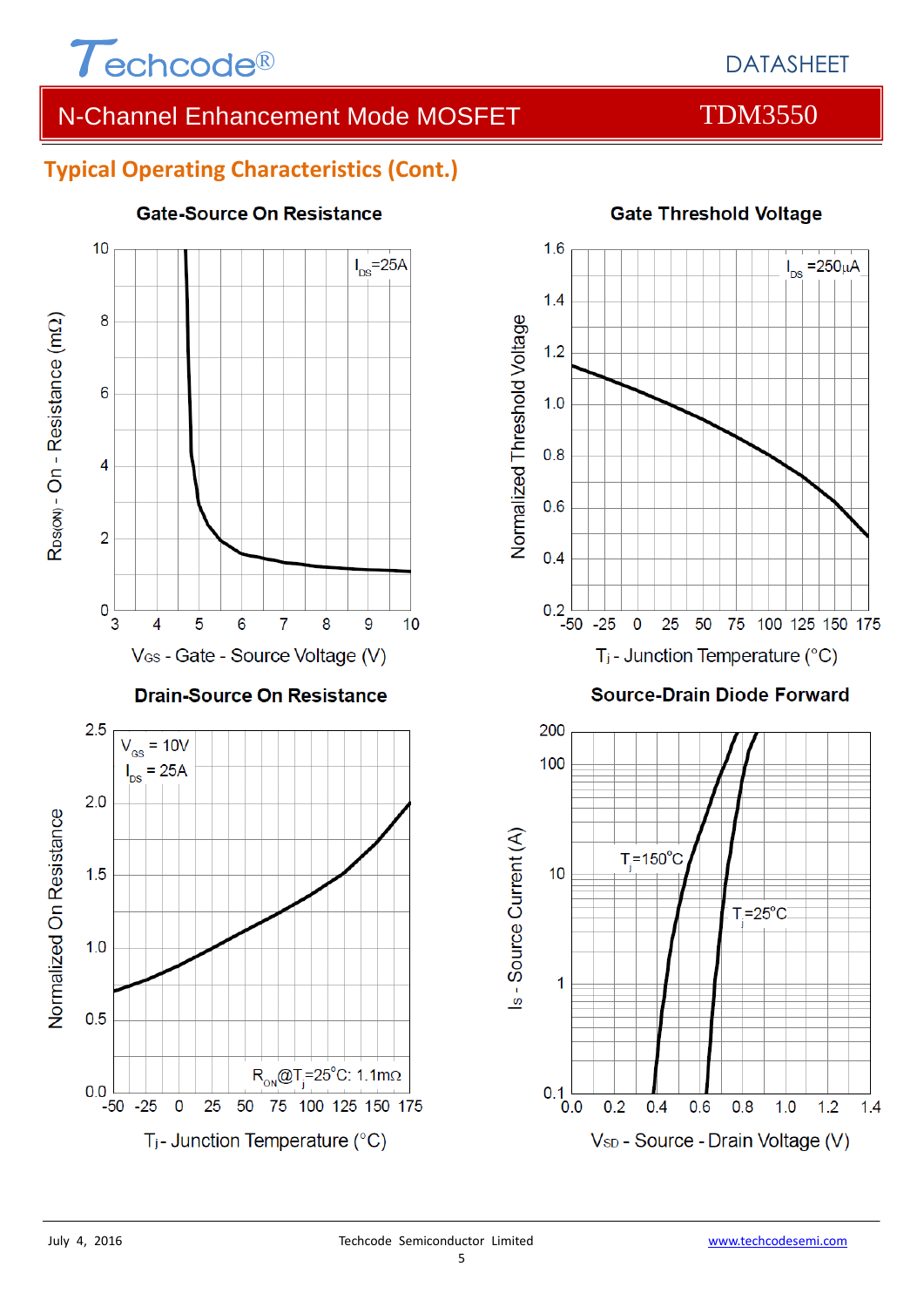

# DATASHEET

# N-Channel Enhancement Mode MOSFET TDM3550

### **Typical Operating Characteristics (Cont.)**



#### Capacitance



#### **Gate Charge**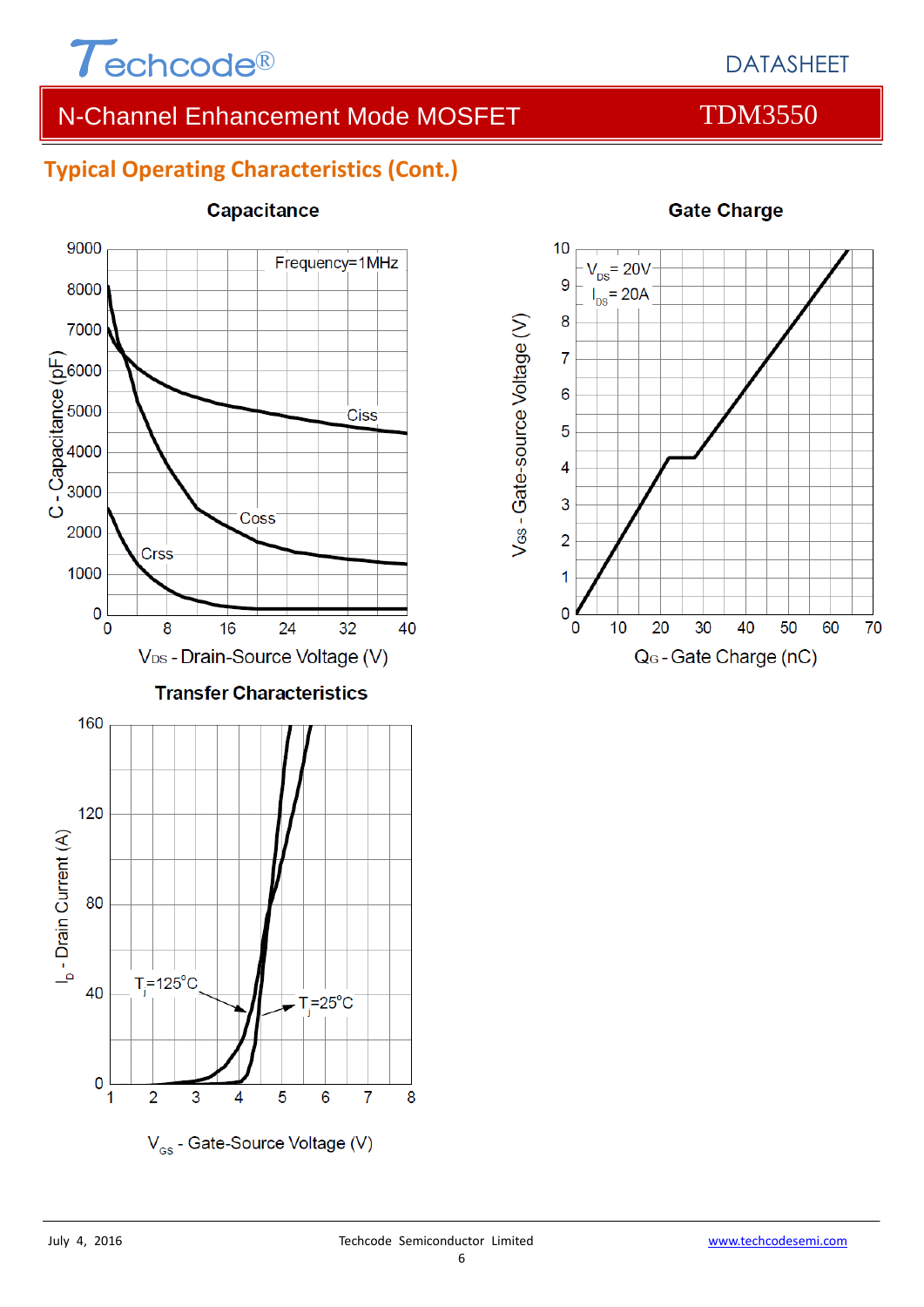

# N-Channel Enhancement Mode MOSFET TOM3550

### **Package Information**

#### DFN5\*6-8 Package



|                | <b>DFN5x6-8</b>    |          |               |       |  |  |
|----------------|--------------------|----------|---------------|-------|--|--|
| romM≺o         | <b>MILLIMETERS</b> |          | <b>INCHES</b> |       |  |  |
|                | MIN.               | MAX.     | MIN.          | MAX.  |  |  |
| А              | 0.90               | 1.20     | 0.035         | 0.047 |  |  |
| в              | 0.3                | 0.51     | 0.012         | 0.020 |  |  |
| с              | 0.19               | 0.25     | 0.007         | 0.010 |  |  |
| D              | 4.80               | 5.30     | 0.189         | 0.209 |  |  |
| D1             | 4.00               | 4.40     | 0.157         | 0.173 |  |  |
| Ε              | 5.90               | 6.20     | 0.232         | 0.244 |  |  |
| E1             | 5.50               | 5.80     | 0.217         | 0.228 |  |  |
| е              |                    | 1.27 BSC | 0.050 BSC     |       |  |  |
| F              | 0.05               | 0.30     | 0.002         | 0.012 |  |  |
| F <sub>1</sub> | 0.35               | 0.75     | 0.014         | 0.030 |  |  |
| G              | 0.05               | 0.30     | 0.002         | 0.012 |  |  |
| G1             | 0.35               | 0.75     | 0.014         | 0.030 |  |  |
| н              | 3.34               | 3.9      | 0.131         | 0.154 |  |  |
| Κ              | 0.762              |          | 0.03          |       |  |  |



됴

 $\mathbf{r}$ 

Note: 1. Dimension D, D1, D2 and E1 do not include mold flash or protrusions. Mold flash or protrusions shall not exceed 10 mil.